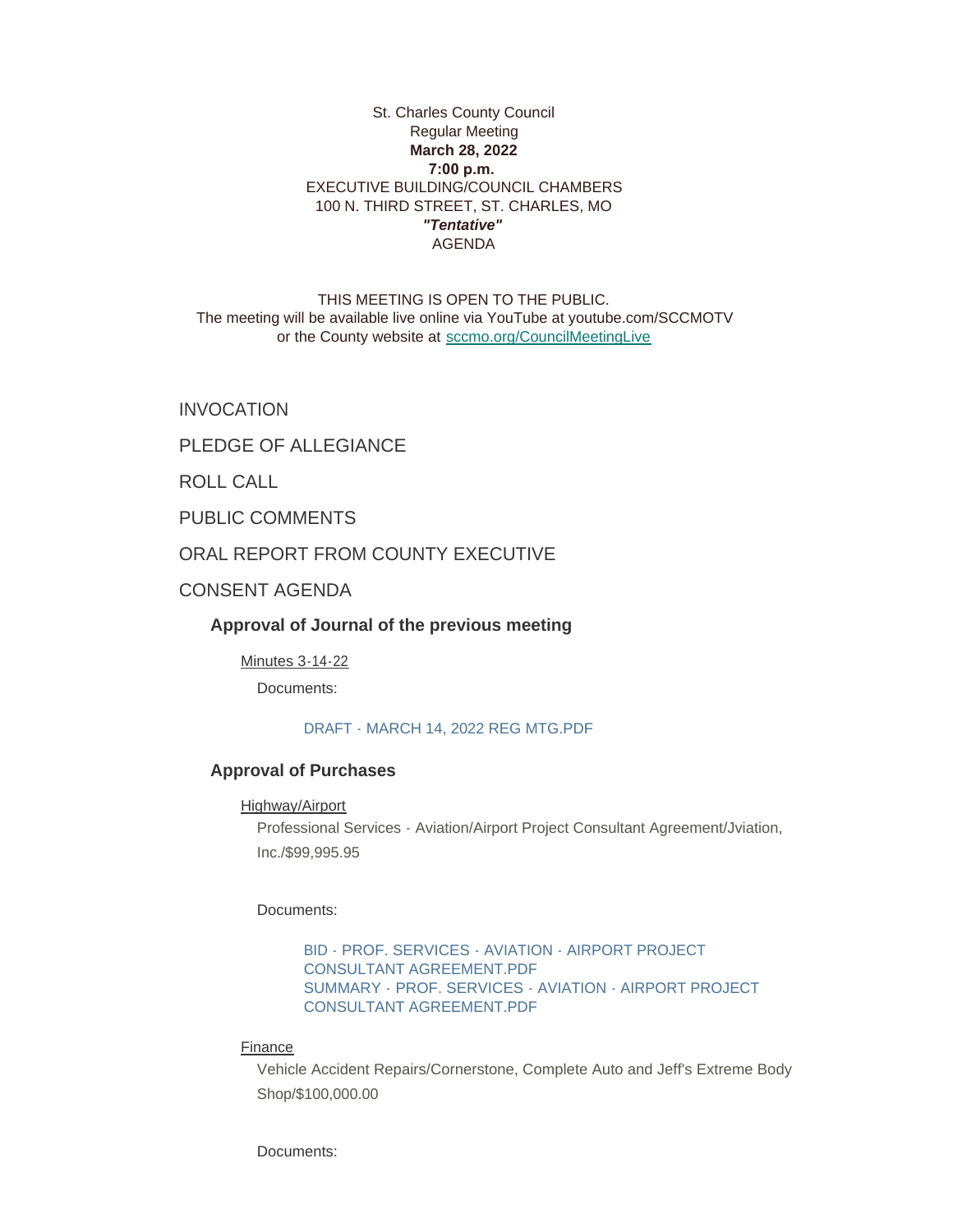#### [BID - VEHICLE ACCIDENT REPAIRS.PDF](https://www.sccmo.org/AgendaCenter/ViewFile/Item/10743?fileID=31866) [SUMMARY - VEHICLE ACCIDENT REPAIRS.PDF](https://www.sccmo.org/AgendaCenter/ViewFile/Item/10743?fileID=31867)

#### Information Systems

Dell Latitude Rugged Laptop and Docking Stations/Dell Marketing through the MHEC Co-op/\$109,975.00

Documents:

[BID - DELL LATITUDE RUGGED LAPTOP AND DOCKING](https://www.sccmo.org/AgendaCenter/ViewFile/Item/10744?fileID=31868)  STATIONS.PDF [SUMMARY - DELL LATITUDE RUGGED LAPTOP AND DOCKING](https://www.sccmo.org/AgendaCenter/ViewFile/Item/10744?fileID=31869)  STATIONS.PDF

Emergency Communications 2022 Microwave Refresh Project/Nokia of America/\$3,477,893.78

Documents:

## [BID - 2022 MICROWAVE REFRESH PROJECT.PDF](https://www.sccmo.org/AgendaCenter/ViewFile/Item/10752?fileID=31894) [SUMMARY - 2022 MICROWAVE REFRESH PROJECT.PDF](https://www.sccmo.org/AgendaCenter/ViewFile/Item/10752?fileID=31895)

#### Emergency Communications

St. Charles County 2022 Renewals/eGroup/\$65,064.50

Documents:

### [BID - ST. CHARLES COUNTY 2022 RENEWALS.PDF](https://www.sccmo.org/AgendaCenter/ViewFile/Item/10745?fileID=31870) [SUMMARY - ST. CHARLES COUNTY 2022 RENEWALS.PDF](https://www.sccmo.org/AgendaCenter/ViewFile/Item/10745?fileID=31871)

Facilities Management Custodial Services/Clean As A Whistle! LLC/\$165,919.40

Documents:

[BID - CUSTODIAL SERVICES.PDF](https://www.sccmo.org/AgendaCenter/ViewFile/Item/10747?fileID=31874) [SUMMARY - CUSTODIAL SERVICES.PDF](https://www.sccmo.org/AgendaCenter/ViewFile/Item/10747?fileID=31875)

## **Approval of Nominations/Appointments**

## **Miscellaneous**

Registrar Records Destruction Request - Registrar

Documents:

#### [MISC. - RECORD DESTRUCTION - REGISTRAR.PDF](https://www.sccmo.org/AgendaCenter/ViewFile/Item/10751?fileID=31878)

Facilities Management Workforce Development Lease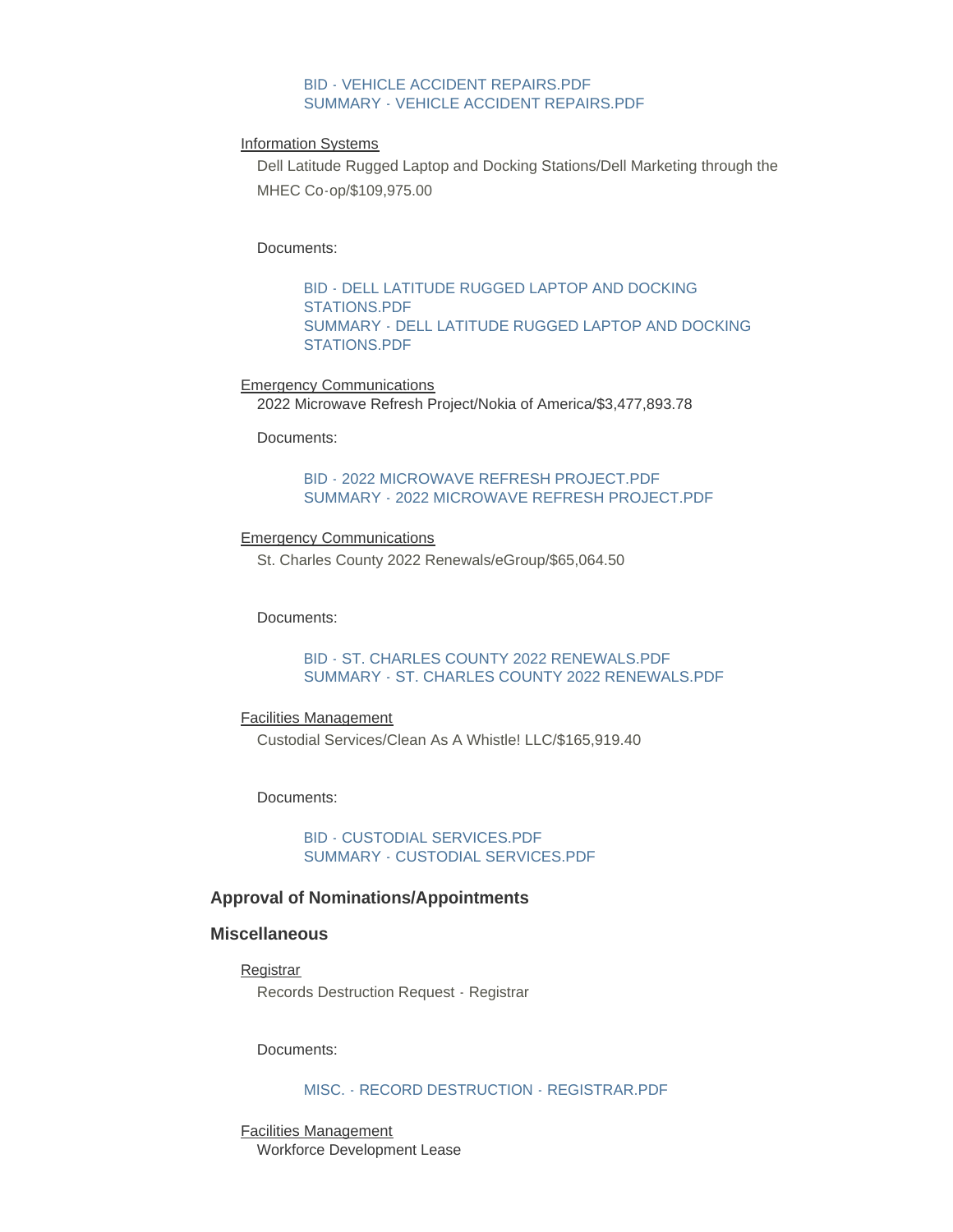Documents:

## [MISC. - WORKFORCE DEVELOPMENT LEASE.PDF](https://www.sccmo.org/AgendaCenter/ViewFile/Item/10748?fileID=31881) [SUMMARY - WORKFORCE DEVELOPMENT LEASE.PDF](https://www.sccmo.org/AgendaCenter/ViewFile/Item/10748?fileID=31877)

# RESOLUTIONS

## **Resolution No. 22-03**

In support of Proposition R which proposes reauthorization of a Transportation Sales Tax on the April 5th General Municipal Election Ballot

Documents:

### [RESOLUTION NO. 22-03.PDF](https://www.sccmo.org/AgendaCenter/ViewFile/Item/10749?fileID=31896)

# EMERGENCY BILL NO. 5054

Amending the Budget of the Emergency Communications Fund - Radio System Division/increase of \$2,291,000.00

Documents:

[EMERGENCY BILL NO. 5054.PDF](https://www.sccmo.org/AgendaCenter/ViewFile/Item/10753?fileID=31886) [SUMMARY - EMERGENCY BILL NO. 5054.PDF](https://www.sccmo.org/AgendaCenter/ViewFile/Item/10753?fileID=31887)

# BILLS FOR FINAL PASSAGE

# **Bill No. 5049**

Vacating a drainage easement on South Main Street

Documents:

[BILL NO. 5049.PDF](https://www.sccmo.org/AgendaCenter/ViewFile/Item/10734?fileID=31854) [SUMMARY - BILL NO. 5049.PDF](https://www.sccmo.org/AgendaCenter/ViewFile/Item/10734?fileID=31855)

#### **Bill No. 5050**

Amending the 2022 budget of the Collector of Revenue by removing a Government Services II position and adding a Government Services III position

Documents:

[BILL NO. 5050.PDF](https://www.sccmo.org/AgendaCenter/ViewFile/Item/10735?fileID=31856) [SUMMARY - BILL NO. 5050.PDF](https://www.sccmo.org/AgendaCenter/ViewFile/Item/10735?fileID=31857)

# **Bill No. 5051**

Authorizing the non-binding projected tax rates for 2022

Documents:

[BILL NO. 5051.PDF](https://www.sccmo.org/AgendaCenter/ViewFile/Item/10736?fileID=31858)